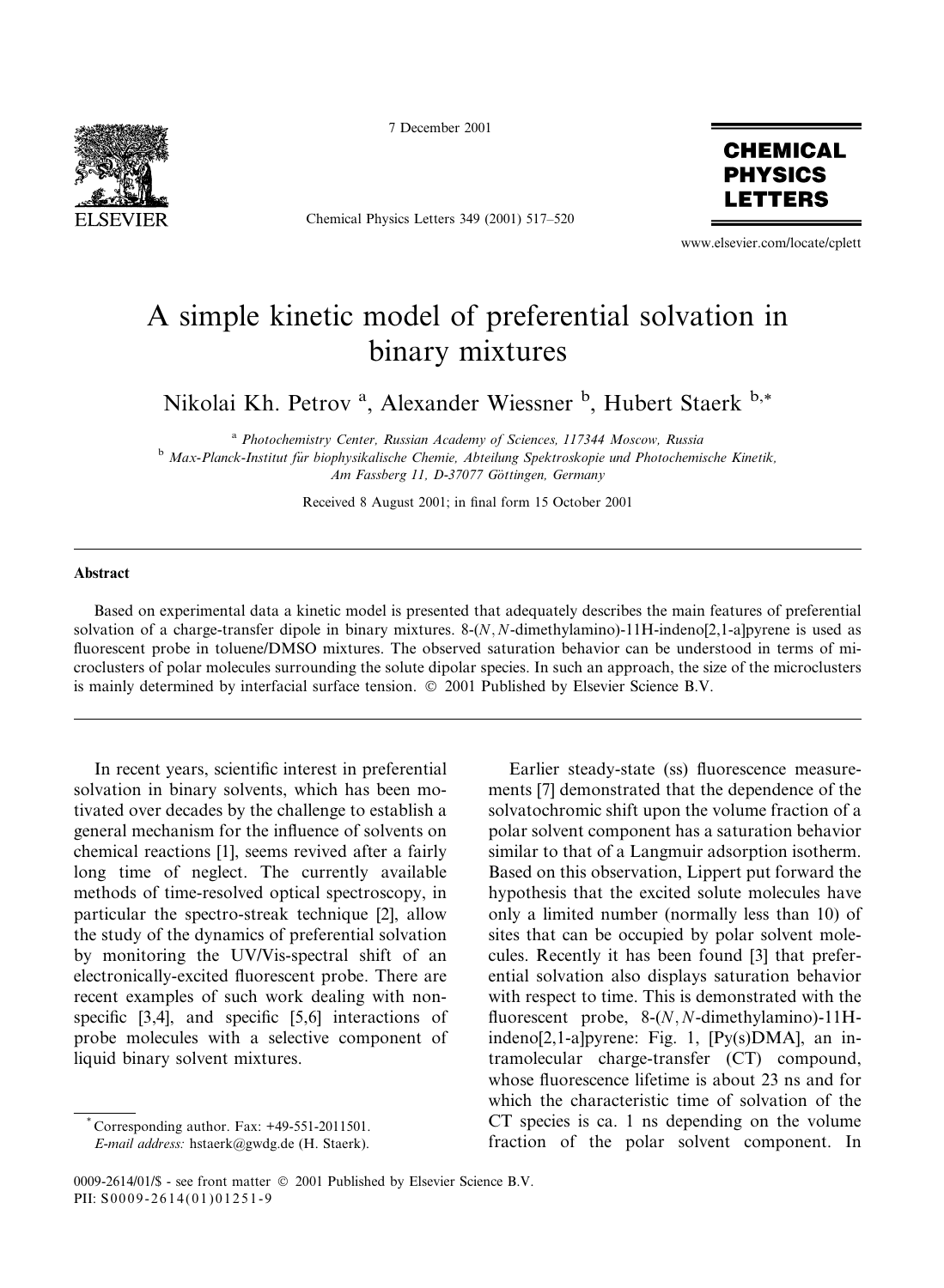

Fig. 1. Probe molecule Py(S)DMA.

mixtures of all compositions studied, the stationary fluorescence spectra coincide with those obtained by summation of the spectro-streak data collected over several nanoseconds after an excitation pulse. In other words, the process of solvation reaches a delayed saturation as time proceeds. Any known model dealing with the mechanism of creating a solvation shell seems unable to account clearly for this experimental fact.

The purpose of this communication is to present a simple kinetic model that adequately describes the main features of preferential solvation in binary mixtures. Our treatment is based mainly on the experimental data obtained in [3].

For the experimental description of preferential solvation, the so-called response function is usually used, defined as

$$
S(t) = \frac{\tilde{v}(t) - \tilde{v}(\infty)}{\tilde{v}(0) - \tilde{v}(\infty)},
$$
\n(1)

where  $\tilde{v}(t)$  is the position of the maximum of the probe fluorescence as a function of time. Considering the problem in terms of the Onsager model for the dipole interaction with a dielectric continuum, which was adapted to binary mixtures of components with considerably different dielectric properties (such as toluene/DMSO) [4], we have shown that (for small volume fractions of the polar component), the long-time tail of the response function is as follows:

$$
S(t) \approx \frac{1}{1 + n(t)}, \quad \Delta \tilde{v} = (\tilde{v}(0) - \tilde{v}(\infty))
$$

$$
\approx \frac{9m^2}{2\epsilon a^3},
$$
 (2)

where  $n(t)$  is the average number of polar molecules in the solvation shell of the fluorescent probe at time t,  $\varepsilon$  is the dielectric permittivity of the polar component ( $\epsilon$  = 48.9 for DMSO at 20 °C [Merck]  $2001$ ], *m* is the dipole moment of the fluorescent probe, and  $a$  is its radius.

Based on the collision theory of chemical reactions [8], the mechanism for creating the first solvation shell of polar molecules (e.g., DMSO) around electronically excited species B in binary mixtures can be written as a two-stage process (*i.e.*, transport and solvation)

$$
A + B \underset{k=1}{\overset{k_1}{\longleftrightarrow}} AB \overset{k_2}{\rightarrow} B. \tag{3}
$$

Here  $B$  is the excited  $(CT)$  dipole; A is the polar solvent molecule in the ground-state whose concentration is much larger than that of B and, therefore, essentially independent of time, i.e.,  $[A] \approx [A]_0$ ; and AB is the 'encounter pair' that is created when a polar molecule arrives in the neighborhood of a B molecule. Note that the fluorescence lifetime is supposed to be much longer than the characteristic time of solvation so that the fluorescent decay of B can be neglected during the solvation process. The latter, on the other hand, is much longer than the individual orientational relaxation time of the solvent components. It is also assumed that the components of the binary mixture differ strongly in terms of interaction with the solute molecule, B, so that the non-polar component (e.g., toluene) is considered as an inert matrix.

The solvation stage is considered as a firstorder rearrangement of encounter pairs, i.e., jumping of molecules A into the solvation shell of the B species. Being attached to B, a solvated molecule A cannot diffuse anymore and the B species is ready to bind another polar molecule. It might be assumed that solvation is a catalytic reaction that creates a cluster of polar molecules A, with the electronically-excited dipole species as the 'catalyst'. However, solvation saturation might be taken into account formally by adding a process of poisoning of 'the catalyst' to the above scheme:

 $B \stackrel{k_3}{\rightarrow}$  the solvation-shell saturated species B  $(4)$ 

expecting that  $\tau_{sol} = \frac{1}{k_3} \sim 1$  ns.<br>The rate equations corresponding to schemes  $(3)$  and  $(4)$  can be written as follows: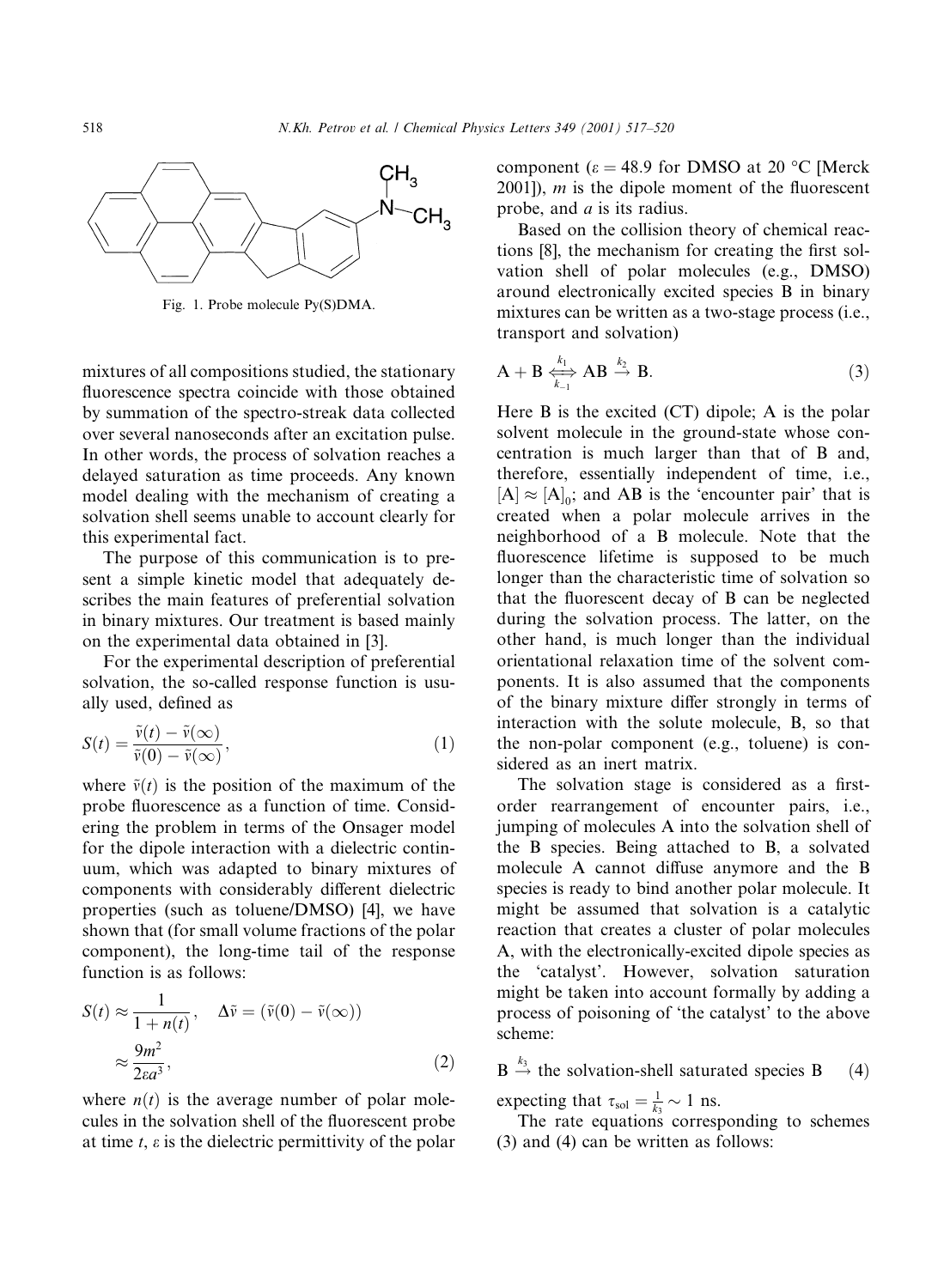$$
\frac{\mathrm{d}[AB]}{\mathrm{d}t} = k_1[A][B] - (k_{-1} + k_2)[AB],
$$
  
\n
$$
\frac{\mathrm{d}[B]}{\mathrm{d}t} = -\frac{\mathrm{d}[AB]}{\mathrm{d}t} - k_3[B],
$$
\n(5)

where brackets designate concentrations. Using the ss approximation, i.e.,  $d[(AB)]/dt = 0$ , we easily obtain

$$
[AB]_{ss} = \frac{k_1 [A]_0 [B]_0 \exp(-k_3 t)}{k_2 + k_{-1}}.
$$
 (6)

It is worth noting that the requirement  $(k_2 + k_{-1}) \approx k_2 \gg k_1[A]_0$  is sufficient for the validity of the ss approximation and is fulfilled for all volume fractions of the polar component used 191.

Thus, the total number of solvated polar molecules is

$$
N(t) = \int_0^t k_2 [(\mathbf{AB})] dt' \approx \int_0^t k_2 [(\mathbf{AB})]_{ss} dt'
$$
  
=  $\frac{k_2 k_1 [\mathbf{A}]_0 [\mathbf{B}]_0}{k_3 (k_{-1} + k_2)} (1 - \exp(-k_3 t)).$  (7)

By definition, the average number of polar molecules solvated per excited dipole is  $n(t) =$  $N(t)/[\mathbf{B}]_0$ . So, from Eq. (7) we obtain

Table 1

Solvation numbers  $n(\infty)$  vs volume fraction of DMSO as polar component admixed with toluene

| $n(\infty)$ |  |
|-------------|--|

Other best-fit parameters are  $\tilde{v}(\infty) = 18221 \text{ cm}^{-1}, \Delta \tilde{v}$  $=$  5384 cm<sup>-1</sup>,  $\tau_{sol} = 1/k_3 = 921$  ps.

$$
n(t) \approx \frac{k_1[A]_0}{k_3} (1 - \exp(-k_3 t)),
$$
\n(8)

where, for simplification, it is assumed that  $k_2 \gg k_{-1}$ . This approximation seems reasonable at least for large volume fractions of the polar component. Evaluation of the dipole-dipole interaction of the solute  $(m \sim 15{\text -}20 \text{ D})$  with the polar component (for example DMSO,  $\mu \approx 4$  D) confirms that it exceeds the energy of thermal motion at distances close to the radius of the first solvation shell  $[4]$ .

From Eq. (8), it follows that for  $t \to 0$ ,  $n(t) \approx k_1 \Delta_0 t$  (compare with the result obtained by a pure diffusion approach [4]) and in the limit of long times, i.e., for  $t \to \infty$ ,  $n(\infty) \approx k_1[A_0/k_3]$ . Note that  $\tau_{diff} = 1/k_1[A]_0$  is the characteristic time of diffusion transport of a polar molecule into the region immediately surrounding B, whereas



Fig. 2. Plot of transient solvatochromic shifts of the CT fluorescence band maximum vs time for Py(s)DMA in toluene/DMSO mixtures: (a) 3 vol% of DMSO (corresponding to 0.4 mol<sup>-1</sup>  $1^{-1}$ ); (b) 4 vol%; (c) 6 vol%; (d) 7 vol%. The dotted lines are obtained with the best-fit parameters given in Table 1.